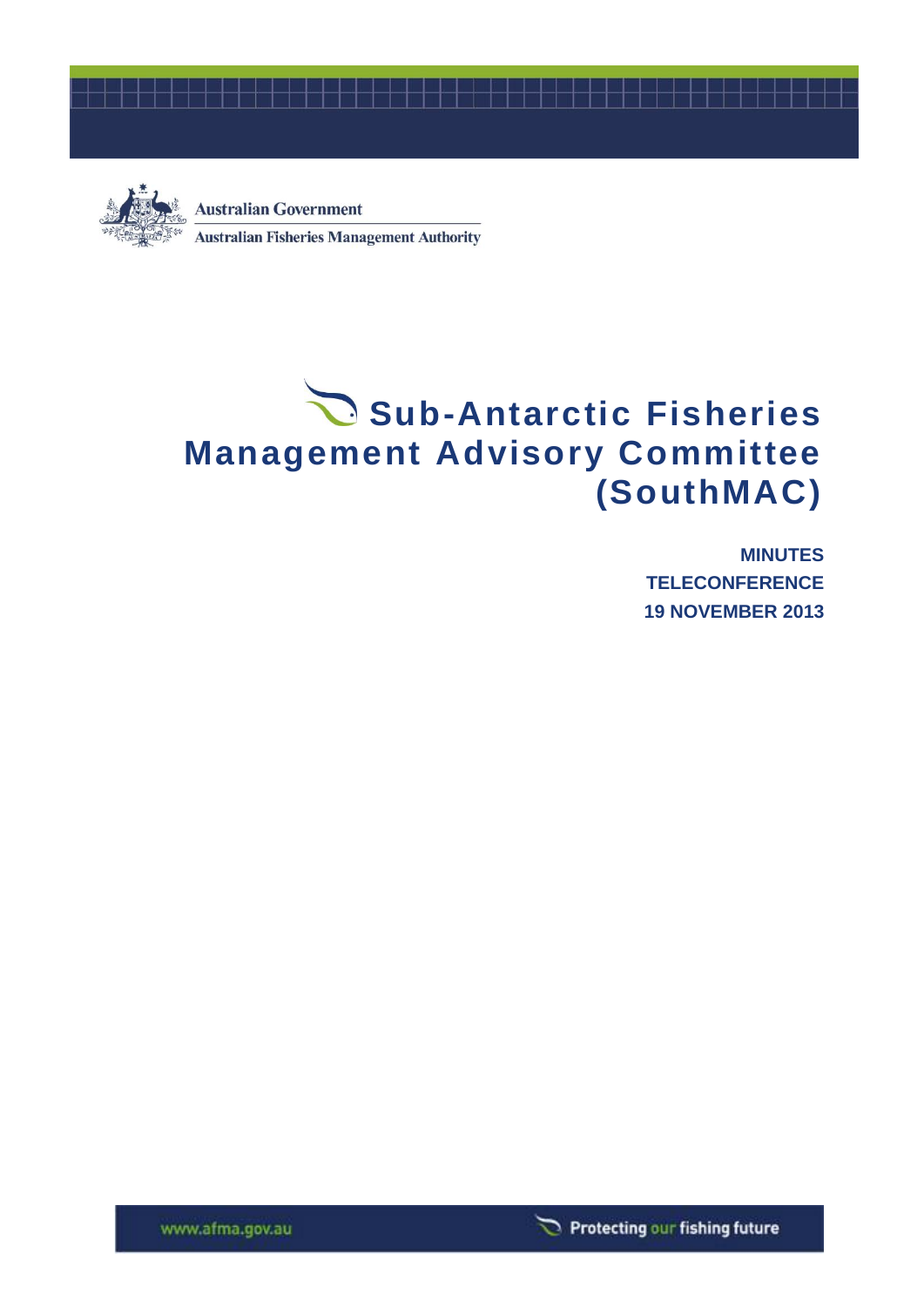# **SUB-ANTARCTIC FISHERIES MANAGEMENT ADVISORY COMMITTEE (SouthMAC)**

**CHAIR**: Mr Peter Neville **Date:** 19 November 2013 **Venue**: Teleconference

# **Attendance**

## **Members**

Mr Peter Neville, Chair Dr Malcolm Haddon, Scientific Member Mr Les Scott, Industry Member Ms Rhonda Bartley, AAD Mr Trent Timmiss, AFMA Member Ms Sarah Kirkcaldie (Executive Officer)

## **Observers**

Mr David Carter, Industry Observer Dr Dirk Welsford, AAD Observer

# **Apologies**

Mr Martin Exel, Industry Member Mr Jon Bryan, Conservation Member

# **Introduction**

A Sub-Antarctic Fisheries Management Advisory Committee (SouthMAC) teleconference was held on 19 November 2013.

The primary objective of the meeting was to discuss the recommendation coming from Commission for the Conservation of Antarctic Marine Living Resources (CCAMLR) and the Sub-Antarctic Resource Assessment Group (SARAG) on the total allowable catch (TAC) for Patagonian toothfish, Mackerel Icefish and catch limits for bycatch species in the Heard Island and McDonald Islands Fishery (HIMIF) for the 2013/14 season, which starts on 1 December 2013.

The meeting met all requirements of Fisheries Management Paper 1, including the rules for dealing with conflicts of interest.

# **Agenda item 1 - Preliminaries**

The meeting was opened at 2.00pm on 19 November 2013 by the Chair, Mr Peter Neville.

#### **1.1 Declaration of interests**

Mr Neville declared that he was a Director of a fisheries consulting business but had no pecuniary interest in the sub-Antarctic fisheries.

Dr Haddon advised he is employed by CSIRO and is not undertaking specific research projects in relation to Sub-Antarctic fisheries, although he does provide advice to other researchers in relation to stock assessments, particularly for the Macquarie Island Toothfish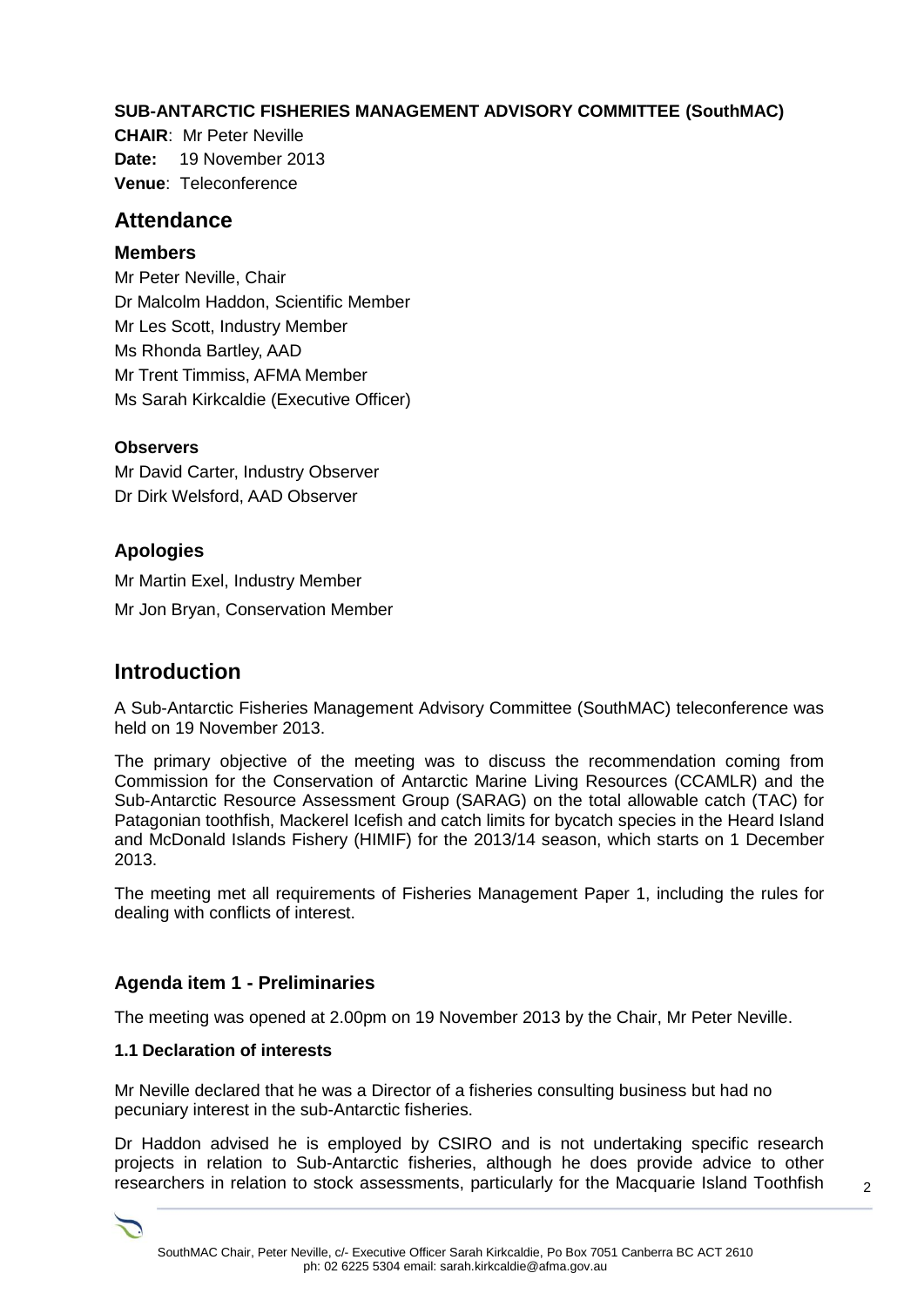Fishery (MITF). Dr Haddon is also a member on the Northern Prawn Fishery Resource Assessment Group and Slope Resource Assessment Group.

Mr Scott advised that he is the Managing Director of Australian Longline P/L and Managing Director of Petuna Sealord Deepwater Fishing P/L and which holds various fishing rights in, and operates vessels in the Australian Sub-Antarctic fisheries and waters under the jurisdiction of CCAMLR. Mr Scott is also an advisor to Petuna Fisheries. Mr Scott further advised he is a member on SlopeRAG, the Sub-Antarctic demersal longline member on the Threat Abatement Plan, industry representative on the Australian delegation to CCAMLR, director to CFA and Director of SETFIA. Mr Scott was not aware of any investigation or prosecution action by AFMA against his Company or of any legal action by his Company against AFMA.

Mr Timmiss advised he is employed by AFMA and is the Senior Manager for Tuna and International fisheries business and has no pecuniary interest in the sub-Antarctic fisheries. He also advised that he is a member of the Southern Bluefin Tuna Management Advisory Committee (SBTMAC) and the Tropical Tuna Management Advisory Committee (TTMAC).

Ms Kirkcaldie advised she is employed by the Australian Fisheries Management Authority (AFMA) and is currently acting manager for sub-Antarctic fisheries at AFMA business and has no pecuniary interest in the sub-Antarctic fisheries.

Ms Rhonda Bartley advised she is employed by the Australian Antarctic Division (AAD) business and has no pecuniary interest in the sub-Antarctic fisheries.

Dr Welsford advised that he is employed by the Australian Antarctic Division (AAD) and was responsible for monitoring and assessing the Heard Island and McDonald Islands (HIMI) Fishery and other CCAMLR fisheries and also data collection for the MITF. Dr Welsford advised that AAD get core funding but also seek grants from Fisheries Research and Development Corporation (FRDC) and AFMA. However, members noted that Dr Welsford salary was not connected to these grants.

Mr Carter advised that was attending the meeting as an observer and that he is employed by Austral Fisheries P/L.

Mr Les Scott, Mr David Carter (CEO Austral Fisheries), Dr Welsford and Dr Haddon declared their interests in relation to Agenda Item 2. It was agreed that although Dr Haddon was employed by CSIRO the organisation was not directly involved in the HIMI Fishery stock assessment and he was not required to leave the teleconference. It was noted that both Dr Welsford and Mr Cater were observers at this meeting and were not required to leave the teleconference. SARAG requested that Mr Scott leave the teleconference so that the remaining members could discuss his declared interest. The remaining MAC members agreed that Mr Scott could participate in the SouthMAC discussions/recommendations in relation to the setting of the toothfish and icefish TAC and bycatch catch limits in Heard Island and McDonald Islands Fishery.

#### **1.2 Apologies**

Apologies were received from Mr Martin Exel and Mr Jon Bryan.

#### **1.3 Adoption of agenda**

SouthMAC adopted the agenda without change.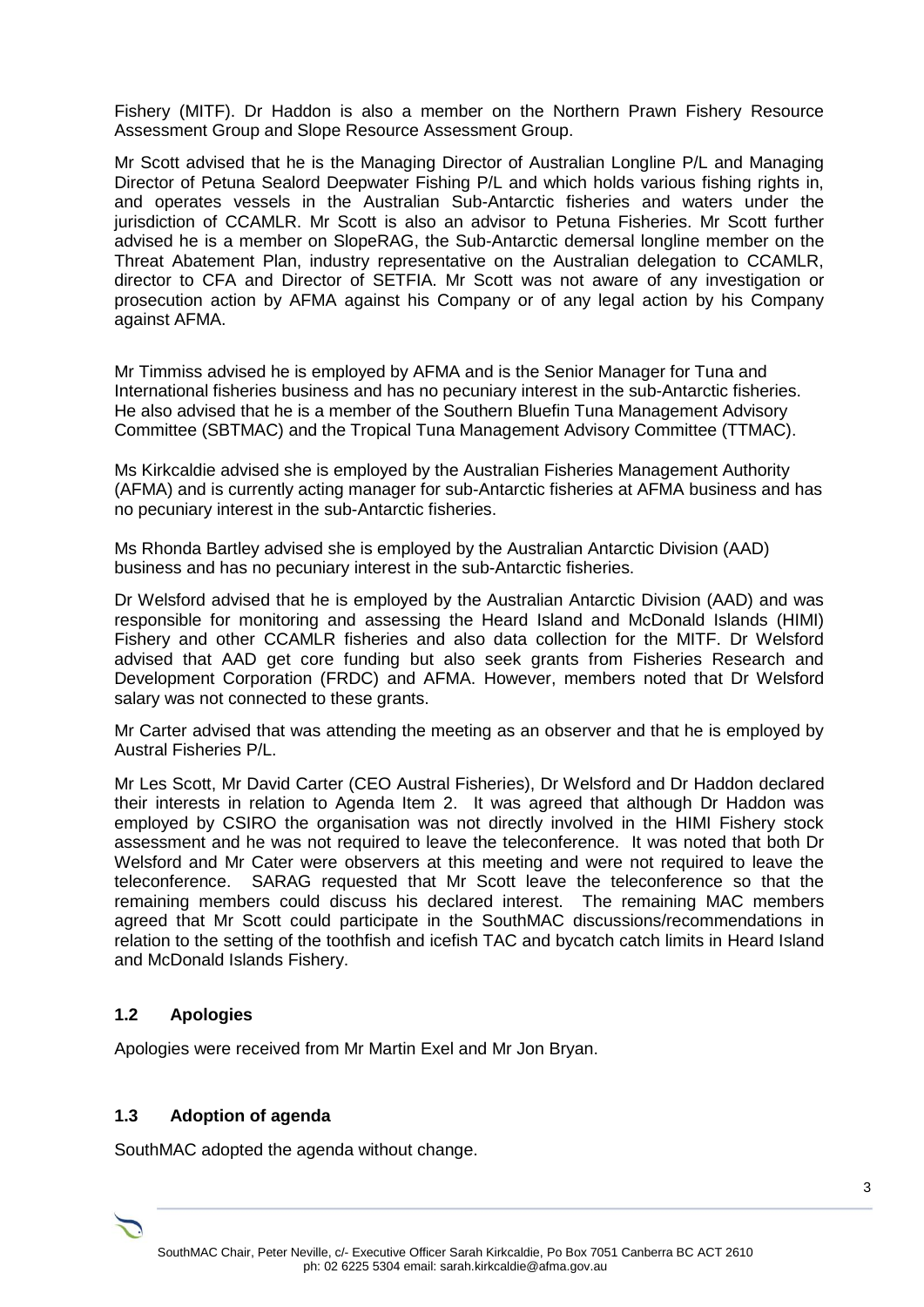# **Heard Island and McDonald Islands Fishery**

## **Agenda item 2 –stock assessment**

Members noted that scientists from the Australian Antarctic Division (AAD) had prepared the stock assessments for the two target species in the Fishery: Mackerel Icefish and Patagonian Toothfish for peer-review and consideration by CCAMLR's Working Group on Fish Stock Assessments and Scientific Committee. SouthMAC further noted that the assessments had been considered by the Sub-Antarctic Resource Assessment group (SARAG) prior to and after they were presented to CCAMLR.

#### Mackerel Icefish

Members noted that at CCAMLR, Australia sought to include the option of taking two seasons TACs for icefish in the one season. This would allow for operational flexibility whereby all the icefish catch would be taken in one season with zero catch in the following season unless a new survey indicates that the current 1+ or 2+ are sufficiently abundant to support commercial fishing.

SouthMAC noted that the Mackerel Icefish assessment was accepted by CCAMLR without change with members agreeing that the catch limit for Mackerel Icefish should be set at 1,267 tonnes for 2013/14 and a 30-tonne research and by-catch limit in 2014/15 unless revised advice from following the 2014 survey indicates that a fishery is viable. SARAG supported the recommendations from CCAMLR.

SouthMAC agreed with SARAG that the TAC for Mackerel Icefish should be set at 1,267 tonnes

#### Patagonian Toothfish

SouthMAC noted that the AAD prepared a stock assessment and presented it to CCAMLR with a sustainable yield of 3,005 tonnes prescribed for the 2013/14 season.

However, at the CCAMLR meetings, the CCAMLR Working Group for Fish Stock Assessments raised a number of concerns with the stock assessment and members were unable to reach a consensus on the management advice.

CCAMLR agreed that the catch limit from the previous two years (2730 tonnes) should be carried forward for the 2013/14 season, and that management advice for 2014/15 would be based on a revised assessment to be presented to CCAMLR next year.

The Industry member raised concerns about getting the required work completed by the 2014 CCAMLR process and requested that if additional resources were required that industry is informed as soon as possible. The AAD member acknowledged that it was a tight timeframe and that a lot of work was required.

SouthMAC agreed to recommend a 2013/14 TAC of 2,730 tonnes to the AFMA commission noting that a workplan for the 2014 HIMI stock assessment was being developed and would be discussed at the next CCAMLR Consultative Forum as well as the next SouthMAC meeting.

#### Bycatch

Members noted that no new assessments were carried out on bycatch species in 2013 and agreed with CCAMLR's recommendation to retain the bycatch limits from the 2012/13 season for the 2013/14 season. The limits are:

macrourids (360 tonnes);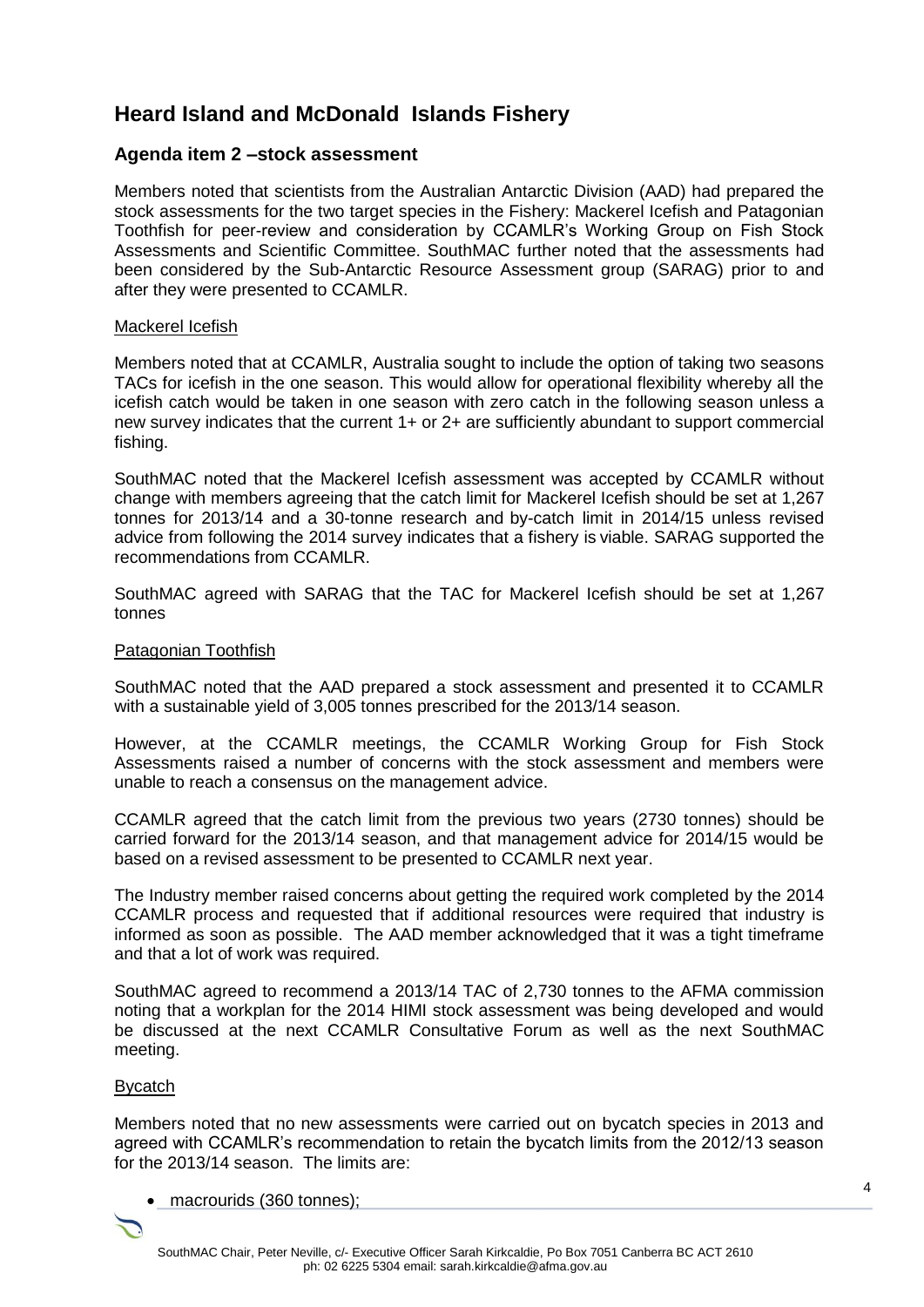- unicorn icefish (150 tonnes)
- grey rockcod (80 tonnes);
- skates and rays (120 tonnes); and
- all other species (50 tonnes for each species).

# **Other**

# **Agenda item 3 – Other Business**

Industry members raised concerns that the issue of the impact of bottom trawling was discussed at CCAMLR with a call to ban trawling in CCAMLR waters. The AAD member noted that this was not a formal proposal and that Australia would be given opportunity to present arguments against a ban if a proposal was put forward. SouthMAC noted that any proposal would require consensus from all member countries.

SouthMAC agreed that the best response to the issues raised regarding bottom trawling would be to complete the Fisheries Research and Development Corporation funded project titled 'Demersal fishing interactions with marine benthos in the Australian EEZ of the Southern Ocean: an assessment of the vulnerability of benthic habitats to impact by demersal gears'. AAD noted that the project was close to completion and would be published by the end of 2013.

# **Agenda item 4 - Next meeting**

AFMA recommended that the annual December face-to-face meeting should be delayed until February or March 2014 to enable sufficient time for a workplan to be developed for the 2014 HIMI stock assessment. SouthMAC agreed to hold the meeting early in 2014 and if possible hold it in conjunction with the March SARAG meeting.

SouthMAC noted that Ms Lihini Werogoda was returning for maternity leave the following week and Ms Bartley would be stepping down as a SouthMAC member. Members thanked Ms Bartley for representing AAD on SouthMAC.

The Chair thanked members for participating in the teleconference and closed the meeting at 2.45 pm.